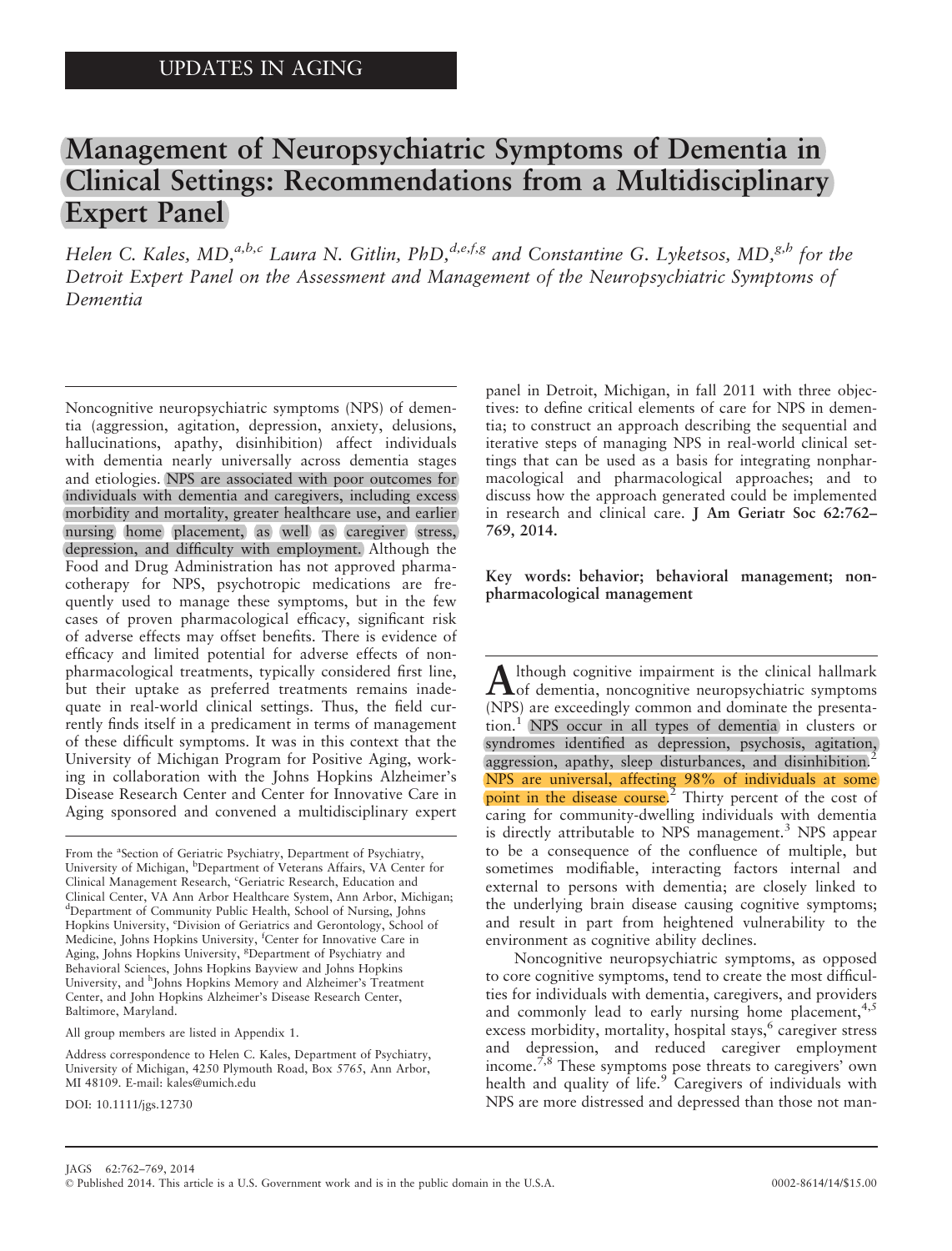aging NPS.<sup>10</sup> Clinically significant NPS, if untreated, are associated with faster disease progression than in the absence of such symptoms.<sup>11</sup> Therefore, effective treatments may have the potential to modify disease course, lower costs, and improve quality of life for individuals with dementia and caregivers.

In real-world settings, few well-proven treatment options are currently available for NPS. Although there are no Food and Drug Administration–approved medications for NPS, it is common clinical practice to use psychotropic medications such as antipsychotics to control symptoms, but antipsychotics show modest efficacy in improving  $NPS<sup>1</sup>$  and have significant risks including side effects and mortality.<sup>12</sup>

Nonpharmacological management of NPS is increasingly recognized as a critical part of comprehensive, state-of-the-art dementia care.<sup>13,14</sup> Nonpharmacological approaches tend to conceptualize behaviors as stemming from unmet needs, environmental overload, and interactions of individual, caregiver, and environmental factors. The goals of nonpharmacological treatment are prevention, symptom relief, and reduction of caregiver distress.<sup>15</sup> Multiple medical organizations and expert groups (including the American Geriatrics Society, American Psychiatric Society, and American Association for Geriatric Psychiatry) recommend nonpharmacological strategies as the preferred first-line treatment approach to NPS, 16-19 except in emergency situations when NPS could lead to imminent danger or otherwise compromise safety. In the latter cases, the standard of care supports psychotropic use in the absence of data. Unfortunately, effective nonpharmacological strategies for NPS have not been translated into real-world clinical management and standard care.<sup>20</sup> Despite major concerns about safety and efficacy, psychotropic drugs remain the primary treatment approach, often without systematic assessment of potential underlying causes.<sup>21</sup>

There are several reasons for the predominant use of medications over nonpharmacological strategies. Most specialties have some training in psychotropic use for NPS, but few receive instruction in nonpharmacological approaches and are aware of their effectiveness. $21$  Even when aware of these techniques and their value, most providers lack basic training in assessing NPS and choosing or communicating strategies to individuals with dementia and caregivers. Assessing NPS and using nonpharmacological strategies can be time-prohibitive and not reimbursed. Approaches developed in research trials<sup>22-25</sup> typically circumvent provider time limitations by training nonmedical personnel to deliver interventions, and thus, strategies remain outside standard clinical practices. Enhancing clinician decision-making for NPS is timely and critical in view of a national movement to improve dementia care,<sup>26</sup> new American Medical Association Pay-for-Performance Guidelines<sup>27</sup> that will require physicians to evaluate and treat NPS as part of on-going standard care, as well as Centers for Medicare and Medicaid Services efforts to reduce unnecessary use of antipsychotics in nursing homes.28

Critically needed is an evidence-informed standardized approach to managing NPS that integrates pharmacological and nonpharmacological treatments for real-world implementation. To address this, the University of Michigan Program for Positive Aging, in collaboration with the Johns Hopkins Alzheimer's Disease Research Center and Center for Innovative Care in Aging, sponsored and convened a multidisciplinary expert panel in Detroit, Michigan, in 2011. Panel members had clinical and research expertise in managing NPS in dementia and reducing distress in family caregivers. This article summarizes the approach that the panel developed.

### IMPORTANT CARE ELEMENTS FOR NPS

Treatments for NPS can be categorized as pharmacological, medical, or nonpharmacologic (which the expert panel referred to as "behavioral and environmental interventions"). The nonpharmacological strategies underlying the Describe, Investigate, Create, Evaluate (DICE) approach are those with the **strongest evidence base**, including thorough assessments for underlying causes and family caregiver interventions. $2^{2-25,29-31}$  Members of the expert panel discussed different decision-making approaches that had common elements of identifying and treating NPS.18,32–<sup>35</sup> This included the "4 D Approach,"<sup>13</sup> an earlier step-wise algorithm related to dementia behavior management that served as the starting point from which the panel further elaborated and relabeled steps to enhance clarity and ease of use by clinicians and from which the mnemonic "DICE" was developed.

### THE DICE APPROACH

The DICE approach assumes that a problem NPS has been identified and brought to the provider's attention (Figure 1). To expand upon and detail each step of the approach, the panel used a case example of an 80-year-old woman with moderate dementia who strikes out at her daughter during bathing. This case reflects a typical clinical scenario often resulting in prescription of a psychotropic and for which research supports behavioral and environmental interventions.

### Step 1. Describe

The first step (Table 1) is to describe the presenting behavior to derive an accurate characterization of the NPS and the context in which it occurs through discussion with caregiver and individual with dementia (if possible).

Strategies for eliciting details include asking caregivers to play back the NPS "as if in a movie." A basic problem-solving approach identifies antecedents, describes the specifics of the NPS, and then details consequences to uncover the context in which NPS occur and potential underlying modifiable patterns or contributory factors. Caregivers can be encouraged to record NPS and the related patient, caregiver, and environmental considerations (Table 1) in diaries or logs at home if possible. Except in severe dementia, when communication may be problematic, the perspective of the individual with dementia should be elicited, and clinicians should probe to determine what he or she can describe about the NPS. It is important to understand what aspect of the symptom is most distressing or problematic for the individuals and caregiver and the treatment goal. Eliciting this information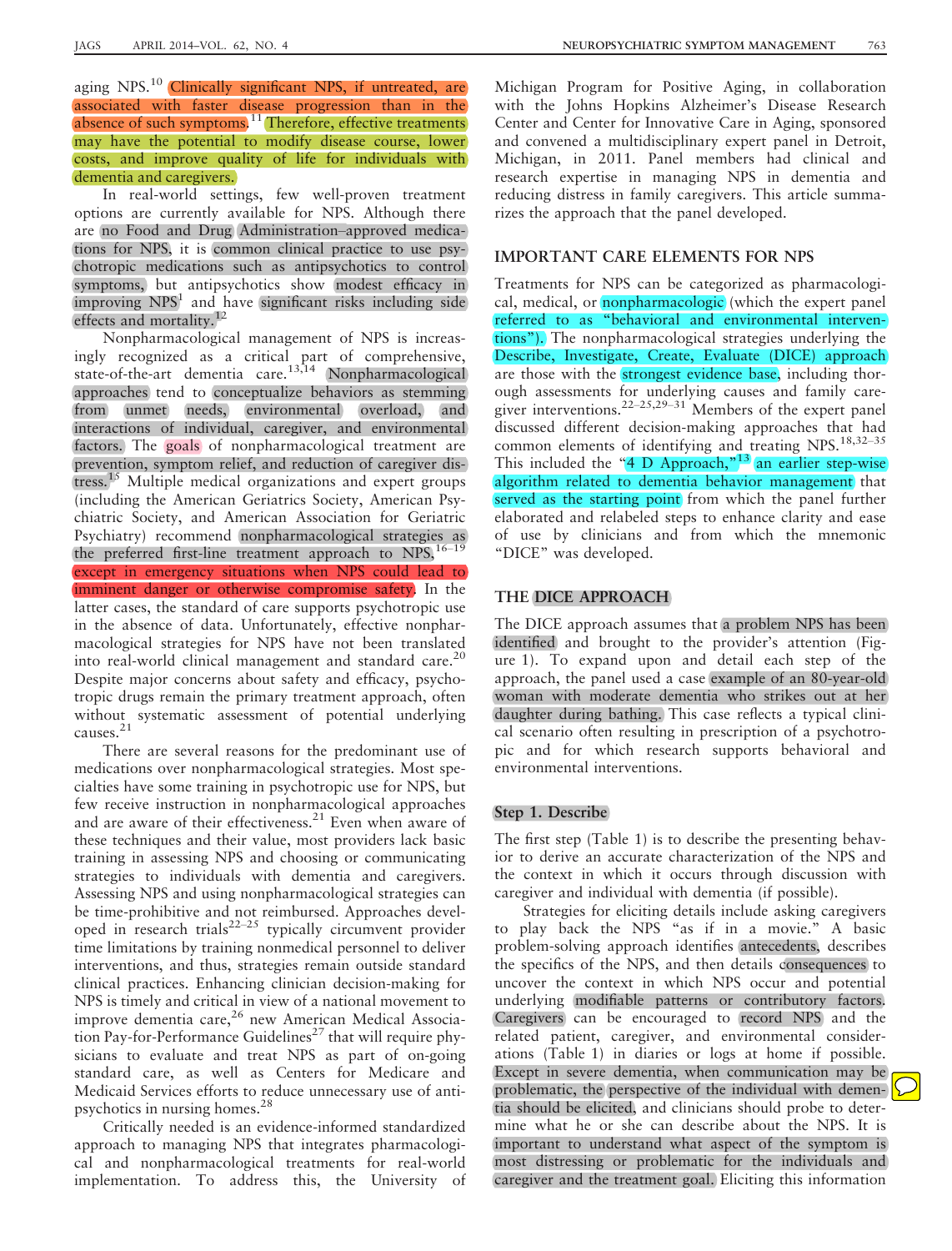

Figure 1. The DICE Approach.

helps to evaluate the caregiver's knowledge of dementia and NPS and leads to specific treatment strategies.

In the case example, the caregiver uses the term "agitation," yet this could encompass a range of symptoms (anxiety, repetitive questions, aggression, wandering), each of which might have a different underlying cause and corresponding management strategy. The **Describe** step reveals that "agitation" refers to the individual becoming physically and verbally aggressive with the caregiver at bath time. The individual expresses that bathing "hurts." (She experiences pain when the caregiver puts her in the bath.) The caregiver indicates that, although she is not afraid for her own safety, she believes the individual with dementia is "doing this on purpose." The caregiver's goal is to have the individual bathe daily. There are no symptoms to suggest psychosis, and the individual with dementia does not have depressive symptoms.

### Step 2. Investigate

Once the NPS is well characterized, the next step is for the provider to examine, exclude, and identify possible underlying and modifiable causes (Table 1). Similar to the examination of delirium, the key to managing NPS is thorough assessment of underlying causes. Undiagnosed medical conditions are important contributors. Individuals with dementia may have pain and undiagnosed illnesses (e.g., urinary tract infection, anemia) disproportionately more than those without.<sup>29,36</sup>

### Individual Considerations

This includes evaluating the current medication profile and presence of undetected medical conditions or pain. Compiling a list of medications, optimally by having the caregiver bring in bottles, including prescription and overthe-counter drugs and supplements, is an important first measure. Providers should assess the contributions of medication side effects, particularly those with anticholinergic properties, as well as considering possible drug interactions. Investigating medical conditions such as urinary tract and other infections, constipation, dehydration, and pain is critical. Obtaining blood work such as chemistry (e.g., blood glucose and electrolytes), complete blood count with differential, and a urinalysis may be helpful. Providers should also consider the effect of underlying prior psychiatric comorbidity (e.g., lifelong major depressive or anxiety disorder). Other important considerations include limitations in functional abilities, severity of cognitive impairment, poor sleep hygiene, sensory changes, and boredom. Psychological factors including feelings of inadequacy and helplessness and fear of "being a burden" to the family may play a role in the development and exacerbation of NPS.

### Caregiver Considerations

These include understanding the historical and current quality of the relationship between the individual and the caregiver. Caregivers may lack an understanding of the link between dementia and NPS and believe the individual is "doing this to them on purpose." Caregiver communication styles, expectations, over- and underestimation of the individual's abilities, and their own stress and depression may inadvertently exacerbate behaviors. Finally, understanding the family cultural context is important. Beliefs will affect the behaviors of the caregiver and the individual with dementia differently. In some families, nursing home placement may not be acceptable, and tremendous strain may be created in attempting to keep a person with severe limitations at home. In other families, discussing NPS may be difficult and viewed as "airing dirty laundry" to "outsiders."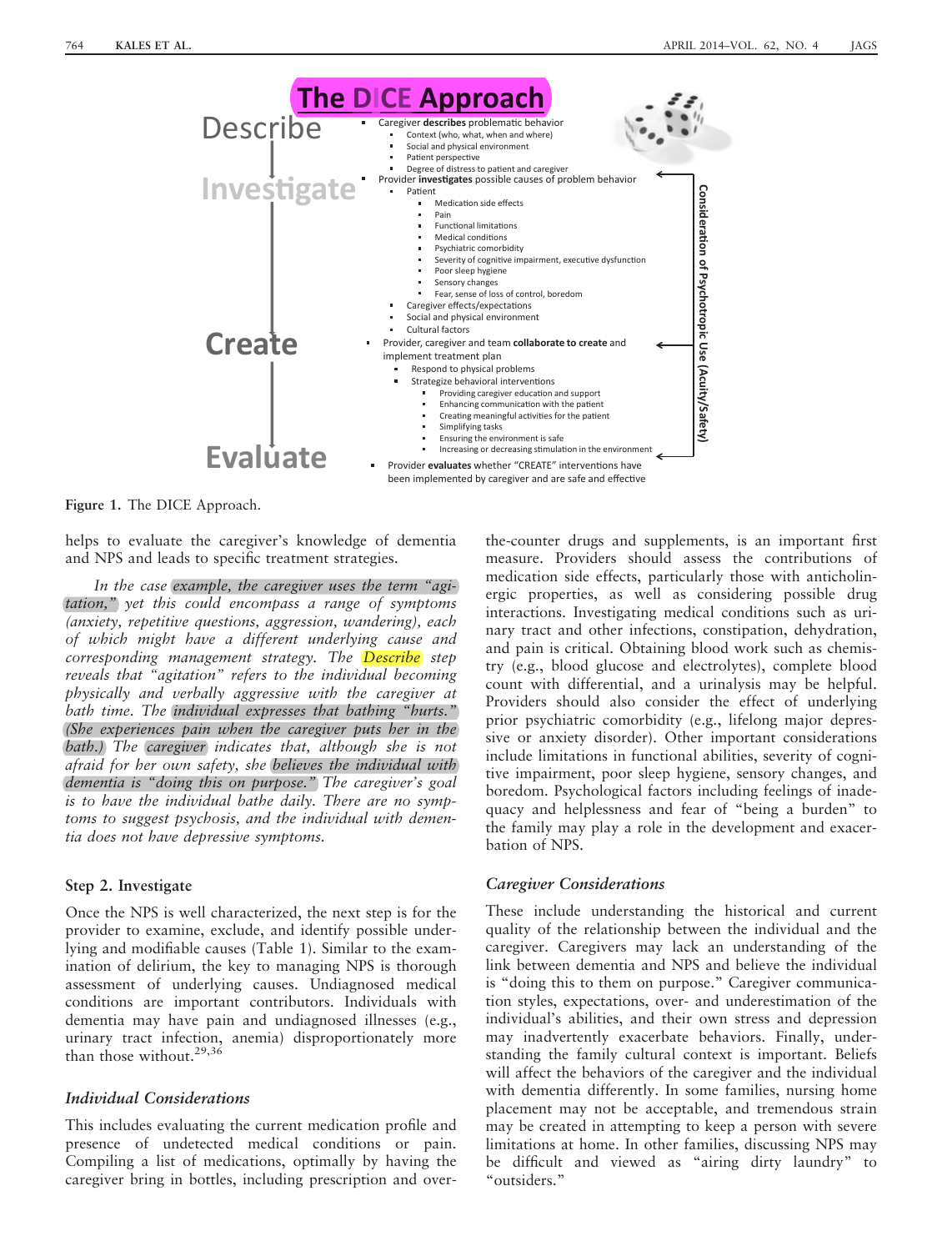| <b>DICE STEP</b>                                                            | <b>Patient Considerations</b>                                                                                                                                                                                                                                                                                                                                                                                           | <b>Caregiver Considerations</b>                                                                                                                                                                                                                                                                                                                                                                                                                                                                                                                                  | <b>Environmental Considerations</b>                                                                                                                                                                                                                                                                                                                                                           |
|-----------------------------------------------------------------------------|-------------------------------------------------------------------------------------------------------------------------------------------------------------------------------------------------------------------------------------------------------------------------------------------------------------------------------------------------------------------------------------------------------------------------|------------------------------------------------------------------------------------------------------------------------------------------------------------------------------------------------------------------------------------------------------------------------------------------------------------------------------------------------------------------------------------------------------------------------------------------------------------------------------------------------------------------------------------------------------------------|-----------------------------------------------------------------------------------------------------------------------------------------------------------------------------------------------------------------------------------------------------------------------------------------------------------------------------------------------------------------------------------------------|
| <b>Describe</b>                                                             | • What behavior did the<br>patient exhibit?<br>• How did the patient<br>perceive what occurred?<br>• How did the patient feel<br>about it?<br>• Is the patient's safety at<br>risk?                                                                                                                                                                                                                                     | • How much distress did the<br>behavior generate for<br>the caregiver?<br>• Does the caregiver feel their<br>safety is threatened by the<br>behavior?<br>• What about the behavior is<br>distressing to the caregiver?<br>• What did the caregiver do<br>during and after the behavior<br>occurred?                                                                                                                                                                                                                                                              | Who was there when behavior occurred<br>(e.g. family members, unfamiliar people)?<br>• When did the behavior occur (time of day)<br>and what relationship did this have to other<br>events (e.g. occurring while bathing or at dinner)?<br>Where did the behavior occur (e.g. home,<br>daycare, restaurant)?<br>• What happened before and after the behavior<br>occurred in the environment? |
| Investigate<br>Could the<br>behavior be<br>caused by/<br>contributed to by: | • Recent changes in<br>medications?<br>• Untreated or undertreated<br>pain?<br>• Limitations in functional<br>abilities?<br>Medical conditions (e.g.<br>urinary tract infection)?<br>• Underlying psychiatric<br>comorbidity?<br>• Severity of cognitive<br>impairment, executive<br>dysfunction?<br>Poor sleep hygiene?<br>٠<br>Sensory changes (vision,<br>hearing)?<br>• Fear, sense of loss of<br>control, boredom? | • Caregiver's lack of<br>understanding of dementia<br>(e.g. patient is "doing this to"<br>them "on purpose")?<br>Caregiver's negative<br>communication style (e.g.<br>overly critical or harsh, use of<br>complex questions, offering too<br>many choices)?<br>Caregiver's expectations not<br>aligned with dementia stage<br>(under or over estimation of<br>capability)?<br>• Caregiver's own stress/<br>depression?<br>Family/Cultural context (e.g.<br>not wanting to involve<br>"outsiders" or "air dirty laundry",<br>promise to keep patient at<br>home)? | • Over- (e.g. clutter, noise, people) or under-<br>(e.g. lack of visual cues, poor lighting) stimulating<br>environment?<br>• Difficulty navigating or finding way in<br>environment?<br>• Lack of predictable daily routines that are<br>comforting to patient?<br>Lack of pleasurable activities tapping into<br>٠<br>preserved capabilities and previous interests?                        |
| Create                                                                      | Respond to physical<br>problems:<br>• Discontinue medications<br>causing behavioral side<br>effects if possible<br>• Manage pain<br>Treat infections,<br>dehydration, constipation<br>Optimize regimen for<br>underlying psychiatric<br>conditions<br>· Sleep hygiene measures<br>• Deal with sensory<br>impairments                                                                                                    | Work collaboratively with caregiver/<br>other team members to institute<br>nonpharmacologic interventions<br>including (see Table 2 for detail):<br>• Providing caregiver education<br>and support<br>• Enhancing communication<br>with patient<br>• Creating meaningful activities<br>for patient<br>Simplifying tasks                                                                                                                                                                                                                                          | Work collaboratively with caregiver/other team<br>members to institute nonpharmacologic interventions<br>including (see Table 2 for detail):<br>• Ensuring the environment is safe<br>• Simplifying/enhancing the environment                                                                                                                                                                 |
| Evaluate                                                                    | • Has the intervention(s)<br>been effective for the<br>problem behavior?<br>Have there been any<br>unintended consequences<br>or "side effects" from<br>the intervention(s)?                                                                                                                                                                                                                                            | • Which interventions did the<br>caregiver implement?<br>• If the caregiver did not<br>implement the interventions,<br>why?                                                                                                                                                                                                                                                                                                                                                                                                                                      | What changes in the environment have been made?<br>$\bullet$                                                                                                                                                                                                                                                                                                                                  |

#### Table 1. Linkage of DICE Steps with Patient/Caregiver/Environmental Considerations

# Environmental Considerations

An environment that is over- or understimulating or presents way-finding challenges and lack of predictable routines and pleasurable activities can also affect NPS. Home safety is important; whether the individual can easily leave home, has access to dangerous objects (knives, guns), and can navigate safely from one room to the next and whether there are grab bars and other

equipment and adaptations (e.g., labels, adequate task lighting) that compensate for functional difficulties should be considered.

In the case example, the provider learns that the individual with dementia has a diagnosis of arthritis but is not taking pain medication. When the caregiver moves the individual's limbs quickly, it causes pain, which may contribute to her aggression to stop it. The caregiver's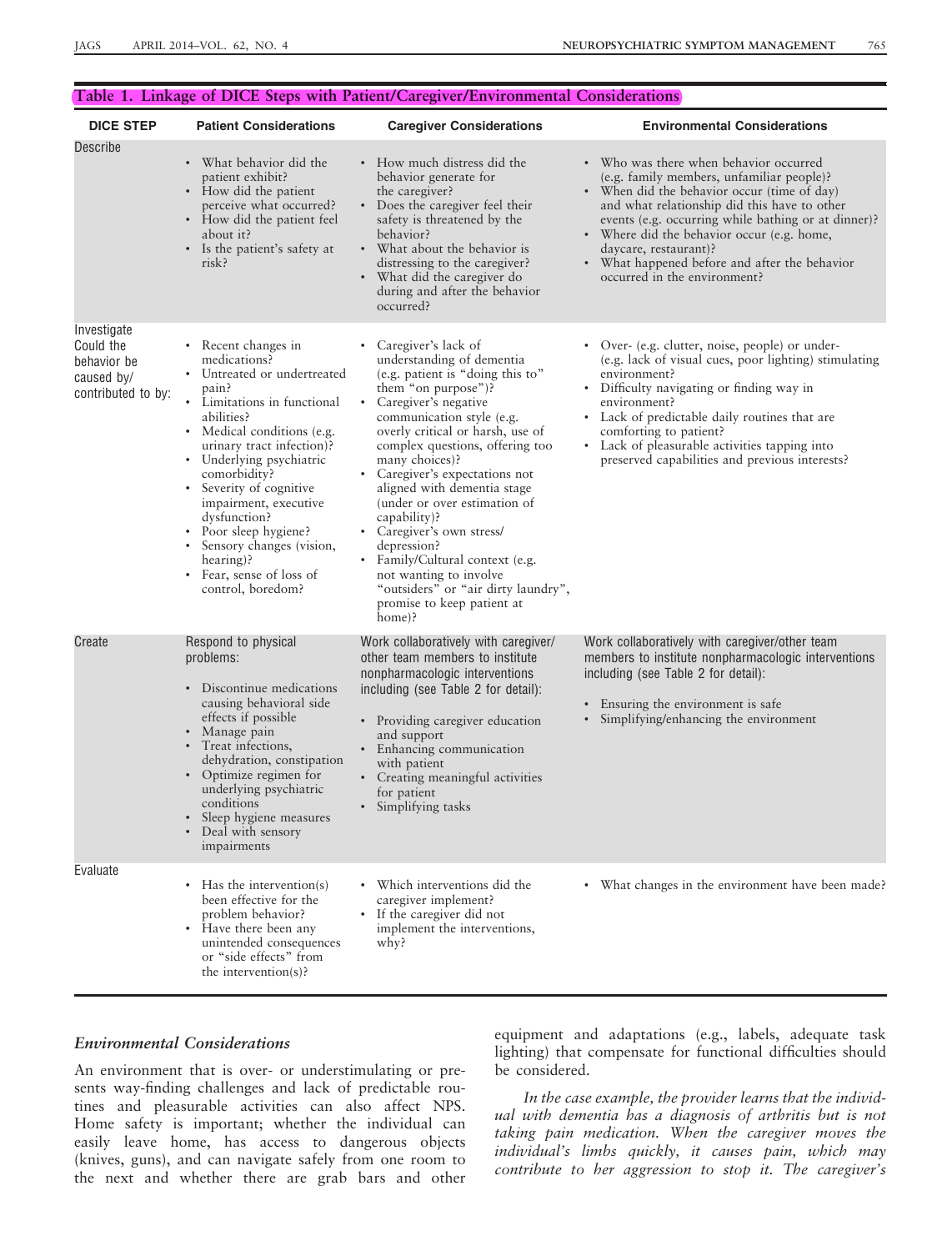| symptoms                                       | <u>Benavioral</u> and Environmental Informeation otrategies for managing<br>$1$ voncognitive near oper                                                                                                                                                                                                                                                                                                                                     |  |
|------------------------------------------------|--------------------------------------------------------------------------------------------------------------------------------------------------------------------------------------------------------------------------------------------------------------------------------------------------------------------------------------------------------------------------------------------------------------------------------------------|--|
| Domain                                         | Generalized Strategy (non-behavior specific)                                                                                                                                                                                                                                                                                                                                                                                               |  |
| Activity                                       | • Tap into preserved capabilities and previous interests<br>Encourage activities involving repetitive motion (folding towels, sorting buttons)<br>• Set up activity and help patient initiate participation                                                                                                                                                                                                                                |  |
| Caregiver education and support                | • Convey that behaviors are not intentional<br>Relax the rules (e.g. baths do not have to occur every day)<br>• Provide knowledge that with disease progression, patient will have difficulty<br>with executive function and completing tasks without guidance and cueing<br>• Avoid confrontation or trying to reason and convince<br>Self-care; finding and taking opportunities for respite<br>• Identify and utilize a support network |  |
| Communication                                  | • Allow patient sufficient time to respond to questions<br>Provide 1- to 2-step simple verbal commands<br>Use a calm, reassuring voice<br>Offer simple choices (no more than 2 at a time)<br>• Avoid harsh tone and negative words<br>Lightly touch to reassure, calm, direct or redirect<br>• Identify self/other for patients who are unable to remember names<br>• Help patient find words for self-expression                          |  |
| Environment                                    | Remove clutter<br>Use labeling and visual cues (e.g. arrows pointing to bathroom)<br>Eliminate noise and distractions whenever possible<br>Enhance environment if it is bland and lacking interest                                                                                                                                                                                                                                         |  |
| Simplifying tasks                              | Break tasks into simple steps<br>Use verbal or tactile prompts at each step<br>Create/provide structured daily routines that are predictable for patient                                                                                                                                                                                                                                                                                   |  |
| <b>Examples of Specific Behavioral Targets</b> | <b>Possible Targeted Strategies</b>                                                                                                                                                                                                                                                                                                                                                                                                        |  |
| Hearing voices                                 | • Evaluate hearing or adjust amplification of hearing aids<br>• Assess quality and severity of symptoms<br>• Determine whether they present an actual threat to safety or function                                                                                                                                                                                                                                                         |  |
| Wandering/Elopement                            | • Identify triggers for elopement and modify them<br>• Notify neighbors and police of patient's condition and potential for elopement<br>• Outfit with ID (e.g. Alzheimer's Association Safe Return program)                                                                                                                                                                                                                               |  |
| Nighttime wakefulness                          | • Evaluate sleep routines and sleep hygeine<br>Assess environment for possible contributions (e.g. temperature, noise, light,<br>shadows)<br>Eliminate caffeine<br>Create a structure that includes daily activity and exercise and a quiet routine<br>for bedtime (e.g. calming activity or music)<br>• Limit daytime napping<br>• Use a nightlight<br>• Nighttime respite for caregiver                                                  |  |
| Repetitive questioning                         | • Respond with a calm reassuring voice<br>Use of calm touch for reassurance<br>• Inform patient of events only as they occur<br>Structure with daily routines<br>• Use of distraction and meaningful activities                                                                                                                                                                                                                            |  |
| Aggression                                     | • Determine and modify underlying cause of aggression (e.g. psychosis, pain,<br>particular caregiver interaction), evaluate triggers and patterns                                                                                                                                                                                                                                                                                          |  |

• Warn caregiver not to confront or return physicality

• Limit access to or remove dangerous items • Create a calmer, more soothing environment

• Discuss other self-protection strategies with caregiver (e.g. distract, backing away from patient, leaving patient alone if they are safe, and seeking help)

# Table 2. Behavioral and Environmental Modification Strategies for Managing Noncognitive neuropsychiatric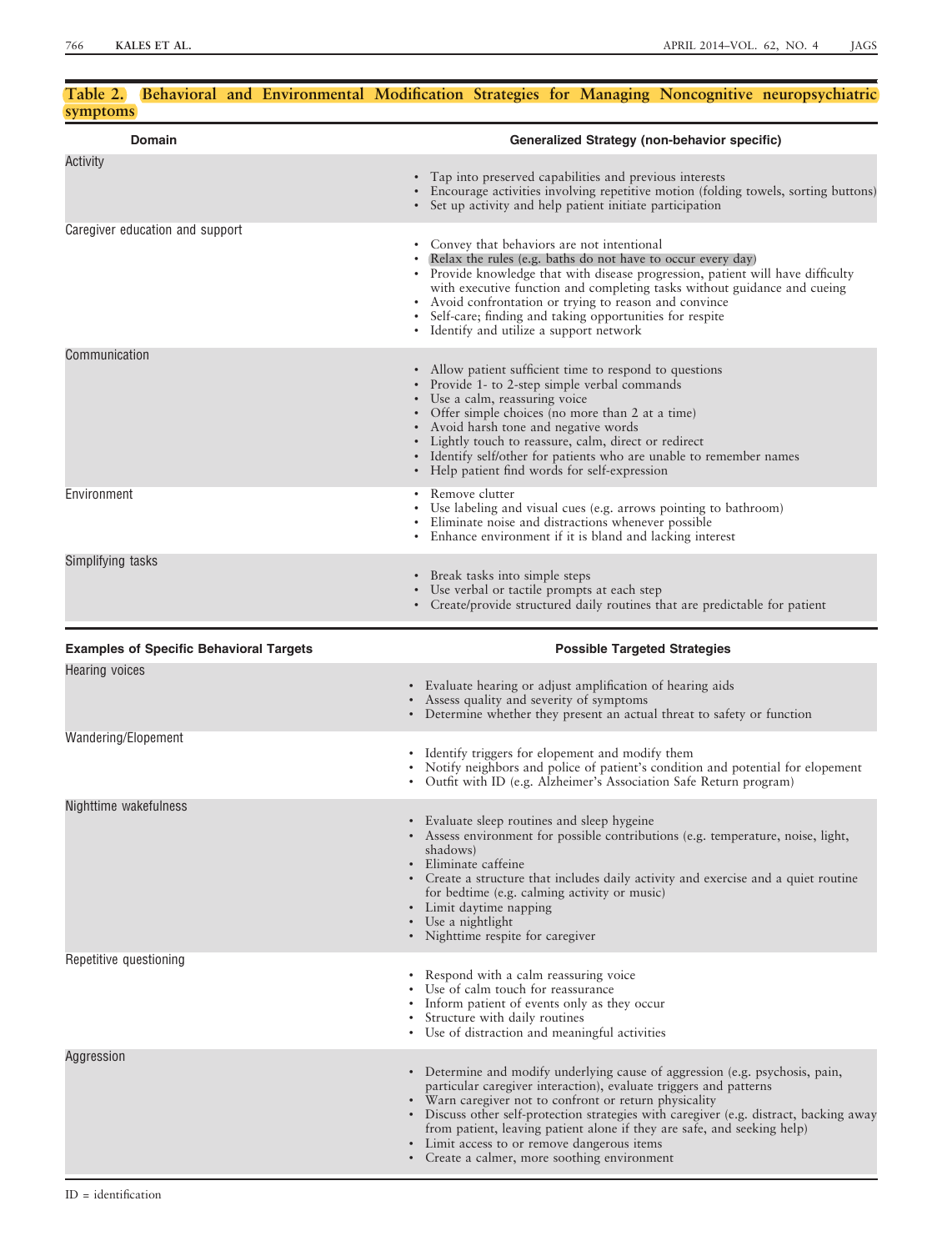communication is also overly complex for the individual's dementia stage. The caregiver appears to lack an understanding of the link between dementia and behaviors ("she is doing this on purpose"). The caregiver's tone with the individual when frustrated is harsh and confrontational ("I can't have you acting like this. I have to give you a bath now!"). The caregiver's goal to bathe the individual daily reflects the caregiver's own values and preferences and intent to keep daily life as it was before dementia onset. The bathtub does not have a grab bar or bath mat, which may be contributing to the fear of getting into and out of the tub.

### Step 3. Create

In this step, the provider, caregiver, person with dementia (if possible), and team collaborate to create and implement a treatment plan (Table 1). The provider initially needs to respond to physical problems detected in the investigate step (prescribing antibiotics for a urinary tract infection, giving fluids to a dehydrated individual, managing constipation). This may also include discontinuing medications that have the potential to cause behavioral side effects if possible and evaluating whether other medication side effects may be contributing to NPS. Effective pain management also has an important role and can lead to reducing unnecessary psychotropic prescriptions.<sup>37</sup>

For individuals with an underlying psychiatric condition predating the dementia (such as schizophrenia or bipolar disorder), the psychotropic regimen for the disorder should be optimized with close monitoring and discontinuation of medications that are ineffective or not tolerated. Good sleep hygiene measures should be instituted. Sensory impairments (hearing, vision) should be addressed.

This step requires creativity, with providers brainstorming approaches with the caregiver, individual with dementia (when possible), and other team members (visiting nurse, social worker, occupational therapist). Brainstorming with the caregiver is important to address an active problem, to model problem-solving, and to obtain buy-in for recommendations. Behavioral and environmental strategies deployed at this stage can be categorized as generalized or targeted (Table 2). Generalized strategies are not behavior specific and involve enriching the environment and improving caregiver skills and well-being. Targeted strategies are directed at eliminating a specific NPS (e.g., aggression at bath time).<sup>15</sup> Although there are multiple potentially effective strategies depending upon behavioral, individual, caregiver, and environmental considerations, four domains of generalized strategies may be most easily achievable and least labor intensive: providing caregiver education, enhancing effective communication between caregiver and individual with dementia, assisting the caregiver in creating meaningful activities for the individual with dementia, and helping the caregiver to simplify tasks and establish structured routines. Additional problem-solving should occur concerning ensuring safety and simplifying and enhancing the environment. Also, caregivers provide important information regarding what has worked and what has not, interests of the person with dementia, and a glimpse into lifelong personality and care styles.

In the case example, the provider starts pain medication, makes a referral for physical therapy, and educates the caregiver about dementia and that behaviors are not intentional. The provider also suggests ways to improve communication (calmer tones, simpler single-step commands, light touch to reassure) and avoid negative interactions (harsh tone, complex multistep commands, openended questioning, screaming). Helping the caregiver establish a "new normal" routine that promotes safety and well-being, such as using sponge baths or bathing less frequently and, when taking a bath, using a tub bench and grab bar for safety is promoted.

### Step 4. Evaluate

The final step is for the provider to assess whether recommended strategies were attempted and effective. If the caregiver did not implement an intervention, it is important to understand why and brainstorm solutions. If an intervention was attempted, it is important to evaluate whether it was implemented effectively, whether the NPS improved, and whether the caregiver's distress was reduced. The reaction of the individual with dementia to the intervention(s) is important to assess, as are any unintended side effects or consequences; a behavioral intervention may make a behavior worse or have unintended consequences. If so, the provider must understand whether the negative outcome is a consequence of the intervention or whether the intervention was not implemented as intended. If psychotropic medications were judged to be needed, it is important to consider a trial of dose reduction or discontinuation to ensure that the medication continues to be necessary. Because NPS change and fluctuate over the course of dementia, ongoing monitoring of behaviors is essential, and removal of interventions, especially medications, should be considered from time to time.

In the case example, several interventions addressing pain (medication, physical therapy), caregiver education, communication, personal preferences and values, and the environment (bath safety measures) are suggested. The provider follows up with the caregiver regarding which were deployed. If she chose not to deploy some, why? Of those she did use, which were effective and judged helpful?

### Psychotropic Medication Use



Given a mixed evidence-base for efficacy of most psychotropics used for  $NPS<sub>1</sub>,<sup>1,38</sup>$  several in the expert panel group were hesitant to recommend first-line treatment with medications under any circumstances. Others noted that lack of homogeneity of NPS phenotype (e.g., trials of antipsychotics for "agitation") have plagued past trials and that medications might have greater efficacy with better attention to such, but the current research is limited. Given the limitations in the evidence-base, the panel consensus was that psychotropic drugs should be used only after significant efforts have been made to mitigate NPS using behavioral and environmental modifications and medical interventions if needed, with three exceptions. In each of these cases, use would follow a concern regarding significant and imminent risk: major depression with or without suicidal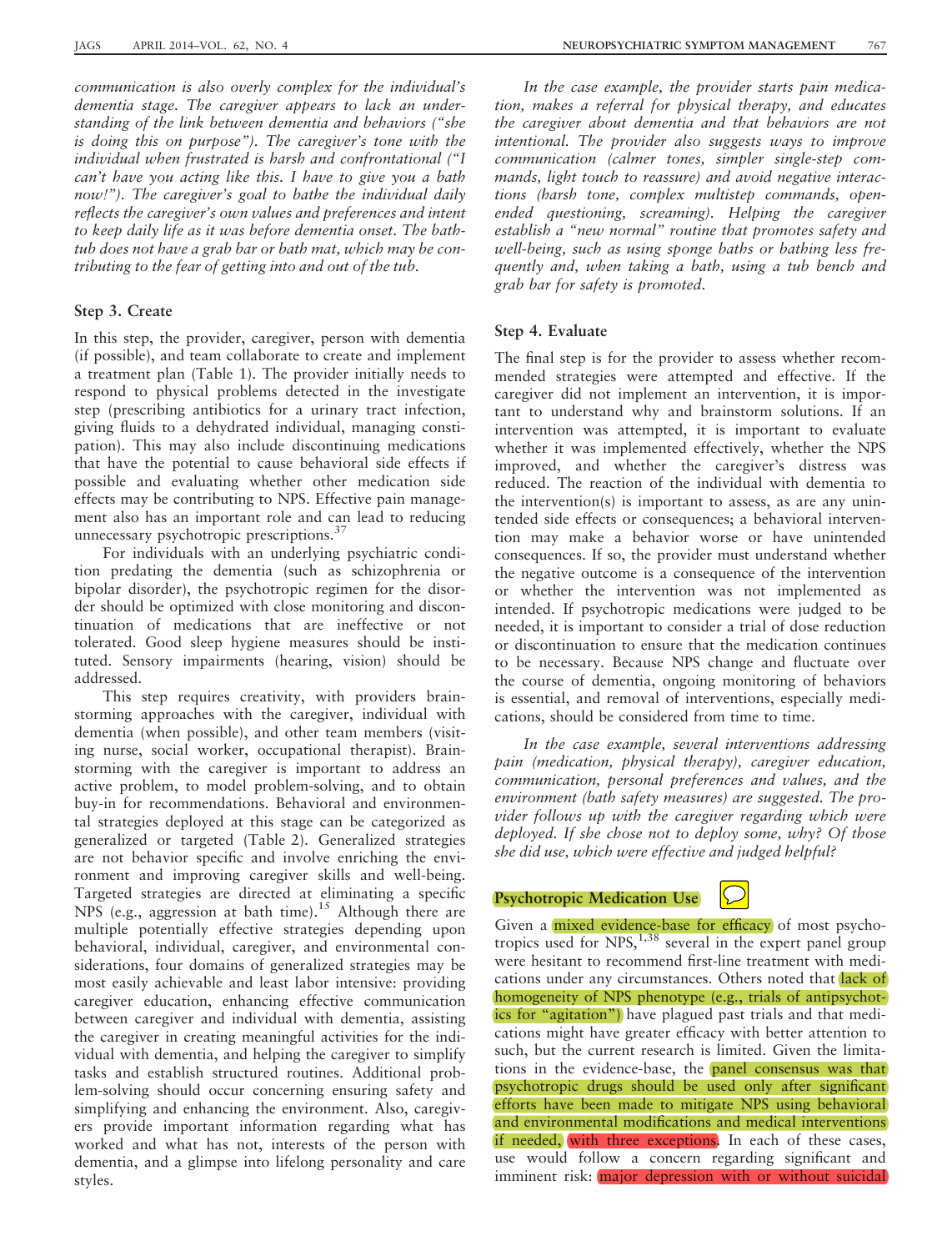768 KALES ET AL. APRIL 2014–VOL. 62, NO. 4 JAGS

ideation, psychosis causing harm or with great potential of harm, and aggression causing risk to self or others. The panel also reinforced the need for close follow-up to monitor for adverse effects potentially caused by psychotropic medications and that use should be time-limited, because behaviors and symptoms may resolve over time with or without drug treatment. If providers elect to use psychotropics, it is important to **remember** that there is no Food and Drug Administration approval for their use in the treatment of NPS and that the risk:benefit ratio of medication use must be carefully evaluated.

Psychotropic medications are not likely to affect unfriendliness, poor self-care, memory problems, not paying attention or caring about what is going on, repetitive verbalizations or questioning, rejection or refusal of care, shadowing, and wandering.

Readers are referred to several articles for additional information on the evidence base for and appropriate use of psychotropic medications in dementia<sup>1,39,40</sup> and for additional information on the evidence base for nonpharmacological interventions.15,31,41

## RESEARCH AND CLINICAL CONSIDERATIONS

The Centers for Medicare and Medicaid Services has reviewed the DICE approach since its development, and it will be included in their toolkit to promote nonpharmacological approaches in dementia. Although the DICE approach is evidence informed, it requires further research testing in clinical settings. Content for each step may need additional and better specification for use in specific settings or by particular providers. The approach also has utility in clinical trials of treatments for NPS, particularly in testing new pharmacological agents. It can be used to better subtype NPS or focus on particular NPS at randomization coupled with a systematic treatment approach (e.g., behavioral or environmental intervention using the DICE method first, followed by psychotropic testing). The new Medicare Payfor-Performance guidelines<sup>27</sup> might compensate providers for time spent in DICE or similar approaches. Because use of DICE may result in fewer hospitalizations or readmissions, it may be of interest to accountable care organizations. Application of this approach in social service agencies involved with individuals with dementia deserves special attention. Ultimately, developing technology applications of DICE may simplify its use, save time, standardize its application, and facilitate evaluation of its effectiveness.

### **CONCLUSIONS**

Noncognitive neuropsychiatric symptoms are among the most significant challenges in dementia care, yet they remain under- or mistreated. Psychotropic medications are currently the most commonly deployed management strategies in real-world settings, but they often have suboptimal risk:benefit profiles and may not affect some of the most frequently occurring symptoms that are most distressing to families and may trigger hospitalizations or nursing home placement. Nonpharmacological techniques have a substantial evidence-base but are currently underused in standard care. Innovative approaches that include training and support of providers are needed to be able to serve

the burgeoning older population with neuropsychiatric symptoms.<sup>42</sup>

The DICE approach offers clinicians an evidenceinformed structured approach that can be integrated into diverse practice settings. The approach is inherently individual- and caregiver-centered because concerns of individuals with dementia and their caregivers are integral to each step of the process. DICE enables clinicians to consider conjointly the role of nonpharmacological, medical, and pharmacological treatment; it offers a clinical reasoning approach through which clinicians can more efficiently and effectively choose optimal treatment plans. The DICE approach, endorsed by the Detroit Expert Panel, can enhance clinical practice and outcomes and advance research.

### ACKNOWLEDGMENTS

Conflict of Interest: Dr. Kales received grant support through the National Institutes of Health (NIH) and Department of Veterans Affairs. Dr. Gitlin received grant support through NIH, Alzheimer's Association; Member on the Fall Advisory Committee for Phillips Lifeline; honoraria for various speaking engagements. Dr. Lyketsos received grant support (research or continuing medical education) from the National Institute of Mental Health, the National Institute on Aging, Associated Jewish Federation of Baltimore, Weinberg Foundation, Forest, GlaxoSmithKline, Eisai, Pfizer, AstraZeneca, Lilly, Ortho-McNeil, Bristol-Myers, Novartis, the National Football League (NFL), Elan, and Functional Neuromodulation Inc. He is a consultant or advisor for AstraZeneca, GlaxoSmithKline, Eisai, Novartis, Forest, Supernus, Adlyfe, Takeda, Wyeth, Lundbeck, Merz, Lilly, Pfizer, Genentech, Elan, the NFL Players Association, NFL Benefits Office, Avanir, Zinfandel and has received honoraria or travel support from Pfizer, Forest, GlaxoSmithKline, and Health Monitor.

Dr. Kales and Gitlin were supported in part by R01NR014200. Dr. Lyketsos was supported in part by the Johns Hopkins Alzheimer's Disease Research Center (P50AG005146). Resources were also contributed by the Program for Positive Aging and The Geriatrics Center, University of Michigan, Ann Arbor, Michigan.

Author Contributions: All authors participated in study concept and design and preparation of the manuscript.

Sponsor's Role: The sponsors had no role in the design or preparation of the paper.

### **REFERENCES**

- 1. Sink KM, Holden KF, Yaffe K. Pharmacological treatment of neuropsychiatric symptoms of dementia: A review of the evidence. JAMA 2005;293:596–608.
- 2. Lyketsos CG, Carrillo MC, Ryan JM et al. Neuropsychiatric symptoms in Alzheimer's disease. Alzheimers Dement 2011;7:532–539.
- 3. Beeri MS, Werner P, Davidson M et al. The cost of behavioral and psychological symptoms of dementia (BPSD) in community dwelling Alzheimer's disease patients. Int J Geriatr Psychiatry 2002;17:403–408.
- 4. Kales HC, Chen P, Blow FC et al. Rates of clinical depression diagnosis, functional impairment, and nursing home placement in coexisting dementia and depression. Am J Geriatr Psychiatry 2005;13:441–449.
- 5. Yaffe K, Fox P, Newcomer R et al. Patient and caregiver characteristics and nursing home placement in patients with dementia. JAMA 2002;287:2090–2097.